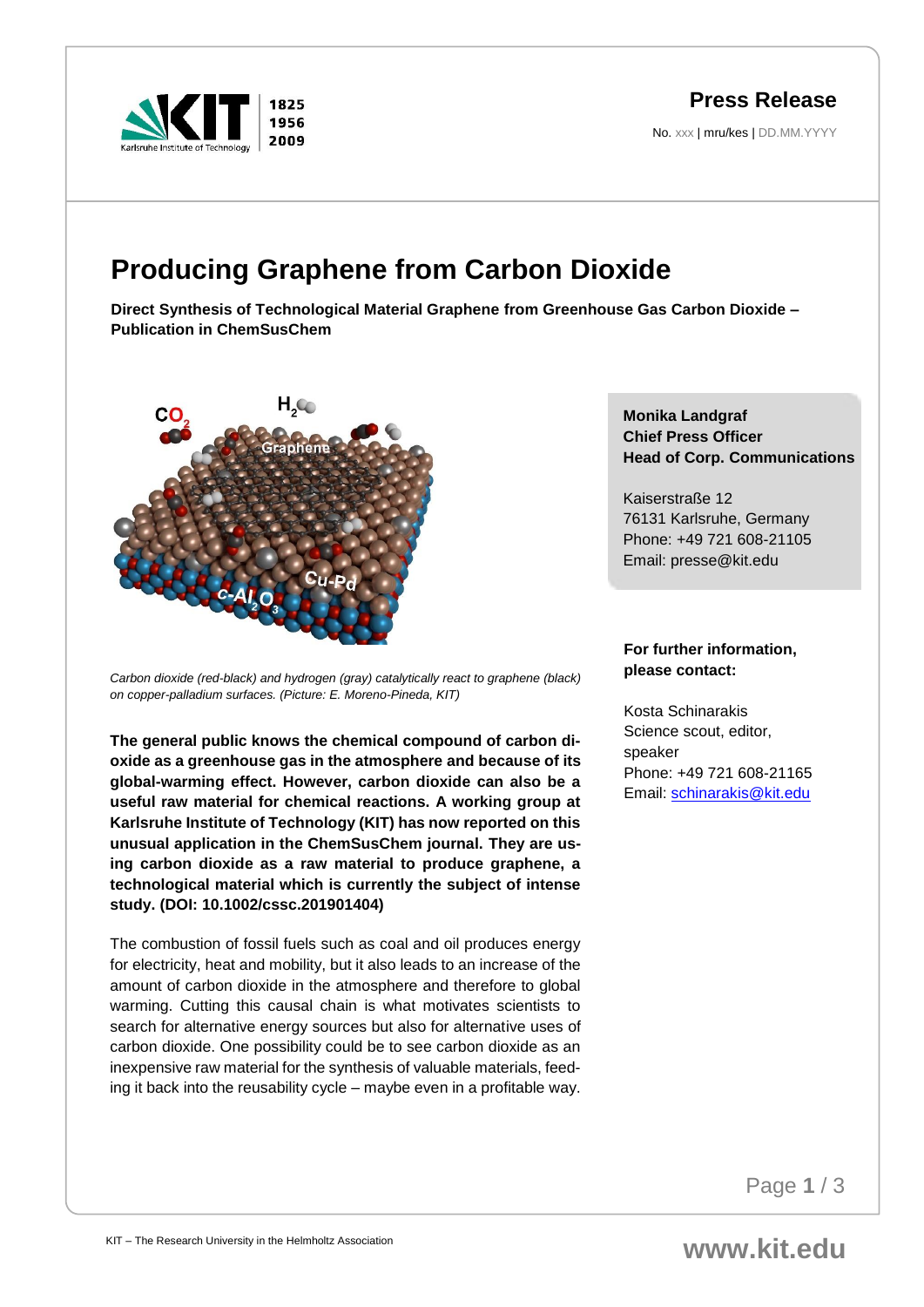**Press Release**

No. xxx | xx | DD.MM.YYYY



An example can be found in nature. During photosynthesis in the leaves of plants, the combination of light, water and carbon dioxide creates biomass, closing the natural material cycle. In this process, it is the job of the metal-based enzyme RuBisCo to absorb the carbon dioxide from the air and make it usable for the further chemical reactions in the plant. Inspired by this metal enzyme-based natural conversion, researchers at KIT are now presenting a process in which the greenhouse gas carbon dioxide together with hydrogen gas is converted directly into graphene at temperatures of up to 1000 degrees Celsius with the help of specially prepared, catalytically active metal surfaces.

Graphene is the two-dimensional form of the chemical element carbon, which has interesting electrical properties and is therefore an option for new future electronic components. Its discovery and workability in 2004 led to worldwide, intensive research and earned the discoverers, Andre Geim and Konstanin Novoselov, the Nobel Prize for Physics in 2010. The two removed the graphene manually from a block of graphite using tape.

Several working groups at KIT have collaborated to present a method in the ChemSusChem journal for separating graphene from carbon dioxide and hydrogen by means of a metal catalyst. "If the metal surface exhibits the correct ratio of copper and palladium, the conversion of carbon dioxide to graphene will take place directly in a simple onestep process," explains the head of the study, Professor Mario Ruben, from the Molekulare Materialien working group at the Institute of Nanotechnology (INT) and the Institute for Inorganic Chemistry (AOC) at KIT. In further experiments the researchers were even able to produce graphene several layers thick, which could be interesting for possible applications in batteries, electronic components or filter materials. The working group's next research goal is to form functioning electronic components from the graphene thus obtained. Carbon materials such as graphene and magnetic molecules could be the building blocks for future quantum computers, which enable ultra-fast and energy-efficient calculations but are not based on the binary logic of today's computers.

Concepción Molina-Jirón, Mohammed Reda Chellali, C. N. Shyam Kumar, Christian Kübel, Leonardo Velasco, Horst Hahn, Eufemio Moreno-Pineda & Mario Ruben: **"Direct Conversion of CO**₂ **to Multi-Layer Graphene using Copper-Palladium Alloys"** 2019. DOI: 10.1002/cssc.201901404